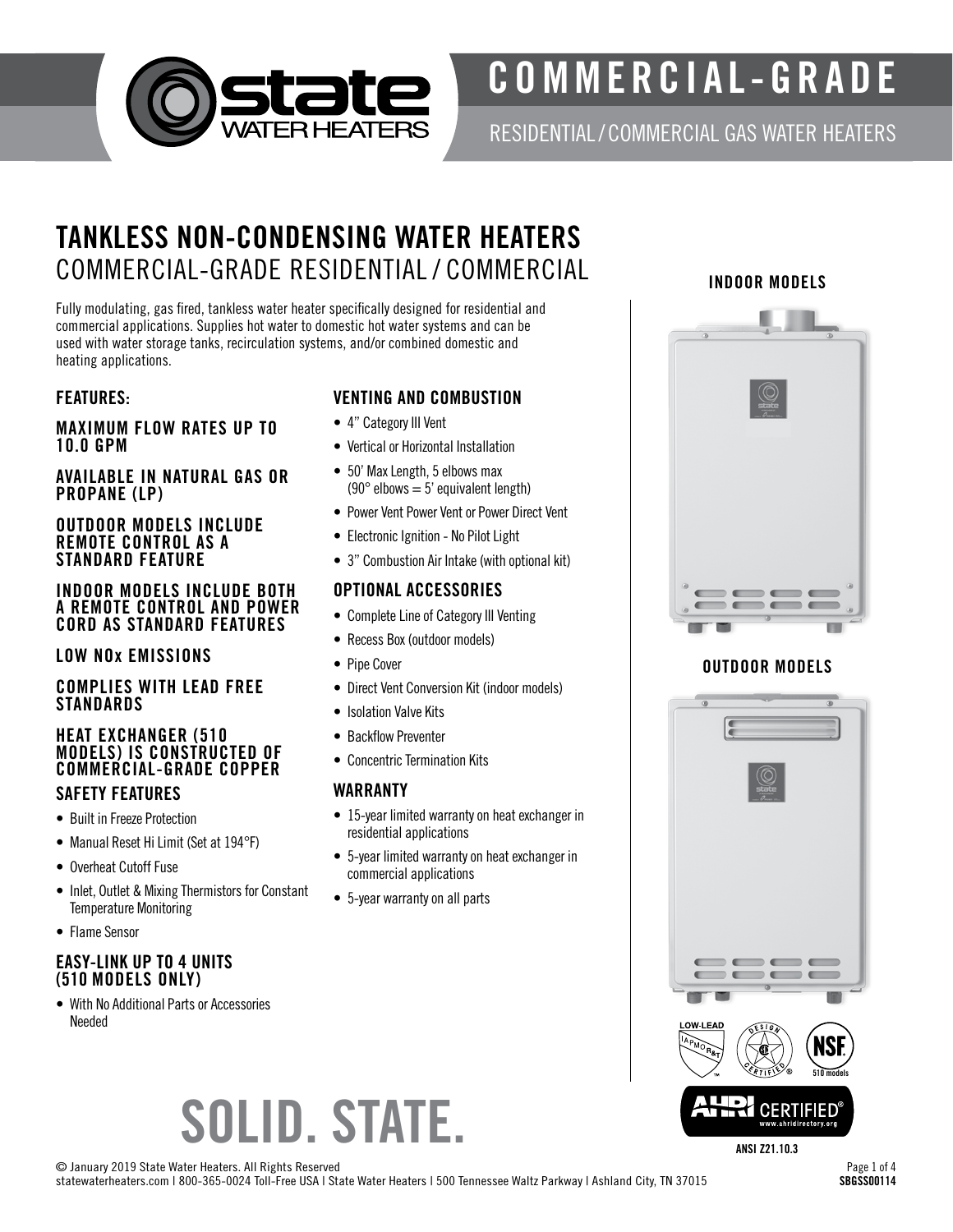

# COMMERCIAL-GRADE

## RESIDENTIAL/ COMMERCIAL GAS WATER HEATERS

| <b>Model Number</b>   | Type    | <b>Gas Consumption Input</b> |                                | <b>Inlet Gas Pressure</b> |                     |            |                        | Hot/Cold    |                       | <b>Dimensions in Inches</b> |              |           |                                        |
|-----------------------|---------|------------------------------|--------------------------------|---------------------------|---------------------|------------|------------------------|-------------|-----------------------|-----------------------------|--------------|-----------|----------------------------------------|
|                       |         | <b>Minimum BTU/HI</b>        | <b>Maximum</b><br><b>BTU/H</b> | Minimum in.<br>W.C.       | Maximum in.<br>W.C. | <b>UEF</b> | <b>Maximum</b><br>GPM* | Connections | <b>Gas Connection</b> | Height                      | <b>Width</b> | Depth     | <b>Approx Shipping</b><br>Weight (lbs) |
| <b>Indoor Models</b>  |         |                              |                                |                           |                     |            |                        |             |                       |                             |              |           |                                        |
| GTS-110-NI            | Natural | 19.500                       | 140,000                        | 4.0                       | 10.5                | 0.79       | 6.6                    | 3/4" NPT    | 3/4" NPT              | $20 - 1/4$                  | $13 - 3/4$   | $7 - 3/4$ | 38                                     |
| GTS-110-PI            | Propane | 19.500                       | 140.000                        | 8.0                       | 14.0                | 0.79       | 6.6                    | 3/4" NPT    | 3/4" NPT              | $20 - 1/4$                  | $13 - 3/4$   | $7 - 3/4$ | 38                                     |
| GTS-310-NI            | Natural | 11.000                       | 190.000                        | 4.0                       | 10.5                | 0.80       | ×                      | 3/4" NPT    | 3/4" NPT              | $20 - 1/4$                  | $13 - 3/4$   | $9 - 1/2$ | 43                                     |
| GTS-310-PI            | Propane | 11.000                       | 190,000                        | 8.0                       | 14.0                | 0.80       |                        | 3/4" NPT    | 3/4" NPT              | $20 - 1/4$                  | $13 - 3/4$   | $9 - 1/2$ | 43                                     |
| GTS-510-NI**          | Natural | 11,000                       | 199,000                        | 4.0                       | 10.5                | 0.80       | 10                     | 3/4" NPT    | 3/4" NPT              | $20 - 1/4$                  | $13 - 3/4$   | $9 - 1/2$ | 45                                     |
| GTS-510-PI**          | Propane | 11.000                       | 199,000                        | 8.0                       | 14.0                | 0.80       | 10                     | 3/4" NPT    | 3/4" NPT              | $20 - 1/4$                  | $13 - 3/4$   | $9 - 1/2$ | 45                                     |
| <b>Outdoor Models</b> |         |                              |                                |                           |                     |            |                        |             |                       |                             |              |           |                                        |
| <b>GTS-310-NE</b>     | Natural | 11.000                       | 190.000                        | 4.0                       | 10.5                | 0.80       |                        | 3/4" NPT    | 3/4" NPT              | $20 - 1/4$                  | $13 - 3/4$   | $9 - 1/2$ | 43                                     |
| GTS-310-PE            | Propane | 11.000                       | 190,000                        | 8.0                       | 14.0                | 0.80       |                        | 3/4" NPT    | 3/4" NPT              | $20 - 1/4$                  | $13 - 3/4$   | $9 - 1/2$ | 43                                     |
| $GTS-510-NE**$        | Natural | 11.000                       | 199.000                        | 4.0                       | 10.5                | 0.80       | 10                     | 3/4" NPT    | 3/4" NPT              | $20 - 1/4$                  | 13-3/4       | $9 - 1/2$ | 45                                     |
| GTS-510-PE**          | Propane | 11.000                       | 199,000                        | 8.0                       | 14.0                | 0.80       | 10                     | 3/4" NPT    | 3/4" NPT              | $20 - 1/4$                  | $13 - 3/4$   | $9 - 1/2$ | 45                                     |

110 models are only available for Indoor installations.

15-150 PSI water pressure. 40 PSI or above recommended for maximum flow.

\*Current numbers based on factory testing, 0.5 GPM required for activation, 0.4 GPM required for continuous fire after initial ignition.

\*\*Suitable for commercial applications.

Indoor models are certified from sea level to 6,000 ft. elevation. Outdoor models are certified from sea level to 6,000 ft. elevation.

#### GTS-110 INDOOR DIMENSIONS

CLEARANCES: TOP 12", BOTTOM 12", FRONT 4", BACK 1", SIDES 3"



## GTS-310 AND GTS-510 INDOOR DIMENSIONS

CLEARANCES: TOP 12", BOTTOM 12", FRONT 4", BACK 1", SIDES 3"





#### GTS-310 AND GTS-510 OUTDOOR DIMENSIONS

CLEARANCES: TOP 36", BOTTOM 12", FRONT 24", BACK 1", SIDES 3"

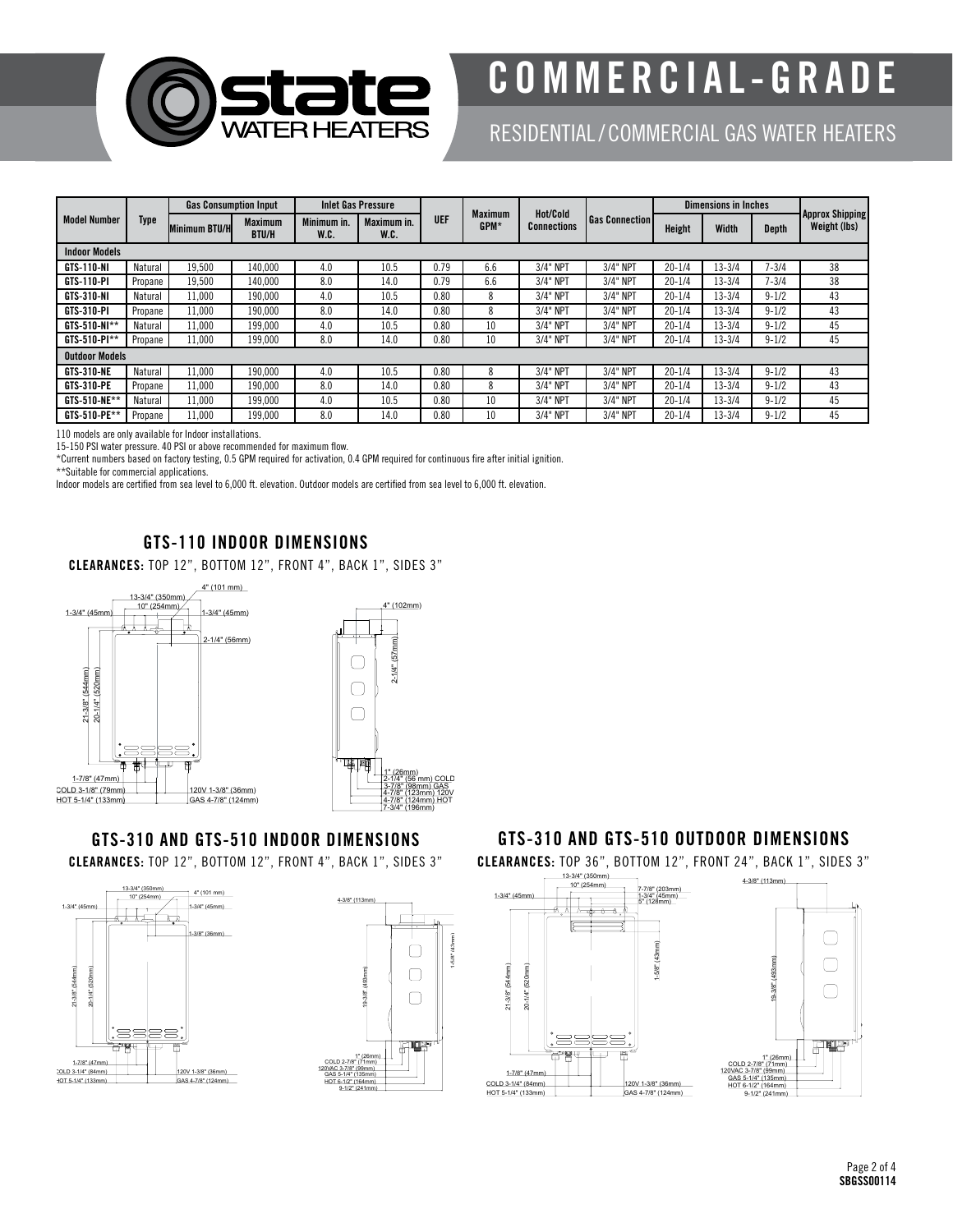

COMMERCIAL-GRADE

RESIDENTIAL/ COMMERCIAL GAS WATER HEATERS

110 MODELS

80



310 MODELS

**Flow Rate (GPM)**



**Comparison of Flow Rates vs. Temperature Rise** 9 8 7 Flow Rate (GPM) 6 5 4 3 2 1 0 0 20 40 60 80 100 120 140 **Temperature Rise (°F)**

510 MODELS



**Comparison of Flow Rate vs. Temperature Rise** Set temperature of 122°F or lower Set temperature of 131°F or higher

0 20 40 60 80 100 120 140

**Temperature Rise (°F)**